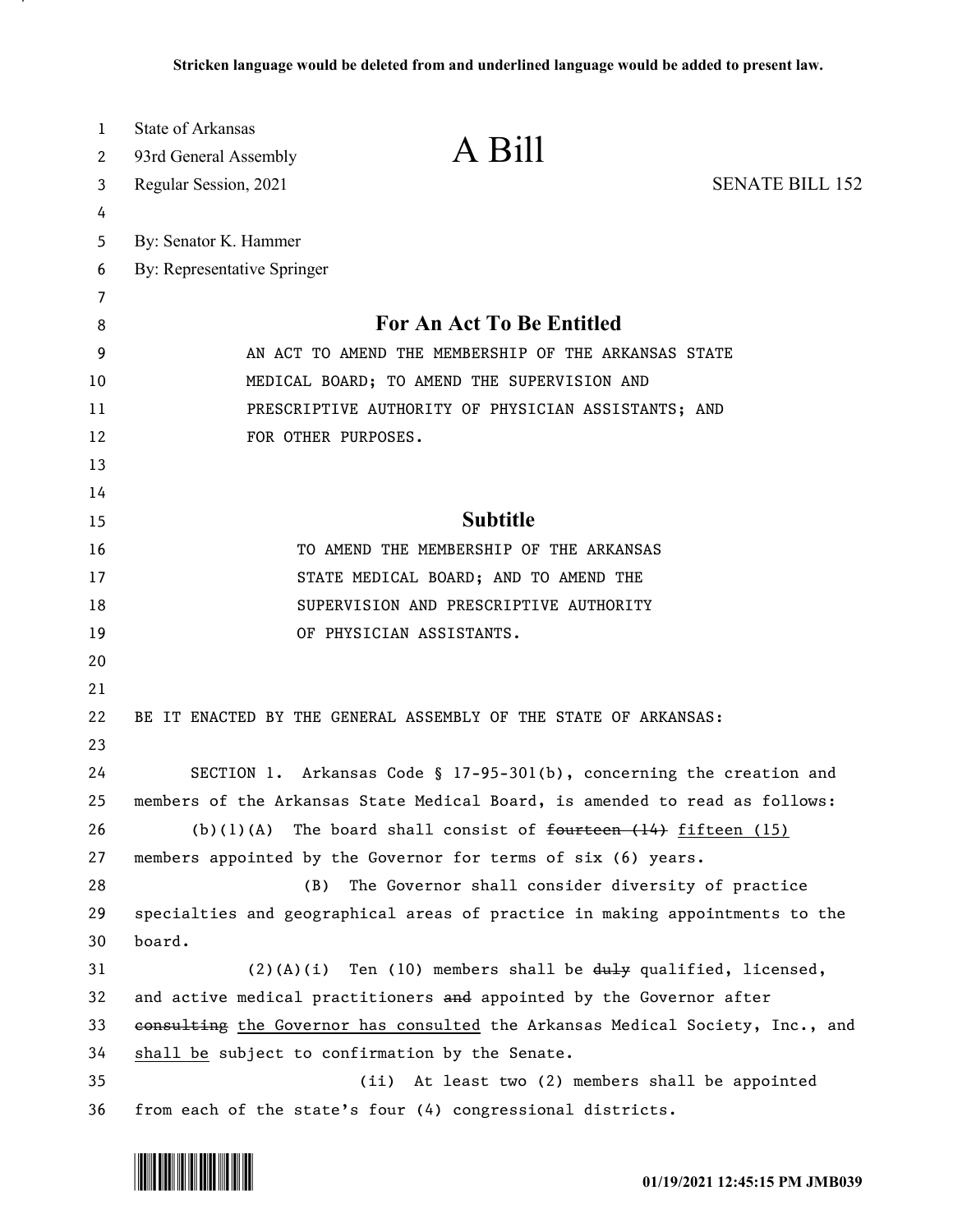(iii) Two (2) members shall be appointed at large. (B) Congressional district representation required under this subdivision (b)(2) shall be achieved by appointment as vacancies occur. (3) One (1) member shall be a licensed practicing physician in 5 this state and shall be appointed by the Governor eonsulting the Governor has consulted the Physicians' Section of the Arkansas Medical, Dental, and Pharmaceutical Association, Inc. and shall be subject to confirmation by the Senate. (4)(A) Two (2) members of the board shall not be actively engaged in or retired from the practice of medicine. (B) One (1) member shall represent consumers, and one (1) member shall be sixty (60) years of age or older and shall represent the elderly. (C) Both shall be appointed from the state at large subject to confirmation by the Senate. (D) The two (2) positions may not be held by the same person. (E) Both shall be full voting members but shall not participate in the grading of examinations. 20 (5) One (1) member shall be a duly qualified, licensed, and 21 practicing osteopathic physician and appointed after consulting the Arkansas Osteopathic Medical Association and shall be subject to confirmation by the Senate. (6) One (1) member shall be a qualified, licensed, and practicing physician assistant appointed by the Governor after the Governor has consulted with the Arkansas Academy of Physician Assistants and shall be subject to confirmation by the Senate. SECTION 2. Arkansas Code § 17-95-301(d), concerning the creation and members of the Arkansas State Medical Board, is amended to add an additional subdivision to read as follows: (5) In the event that a vacancy exists in the position of the licensed physician assistant appointed under subsection (b) of this section due to death, resignation, or other causes, a successor to the position shall be appointed by the Governor for the remainder of the term of the licensed physician assistant in the same manner as provided in this subchapter for the

01/19/2021 12:45:15 PM JMB039

SB152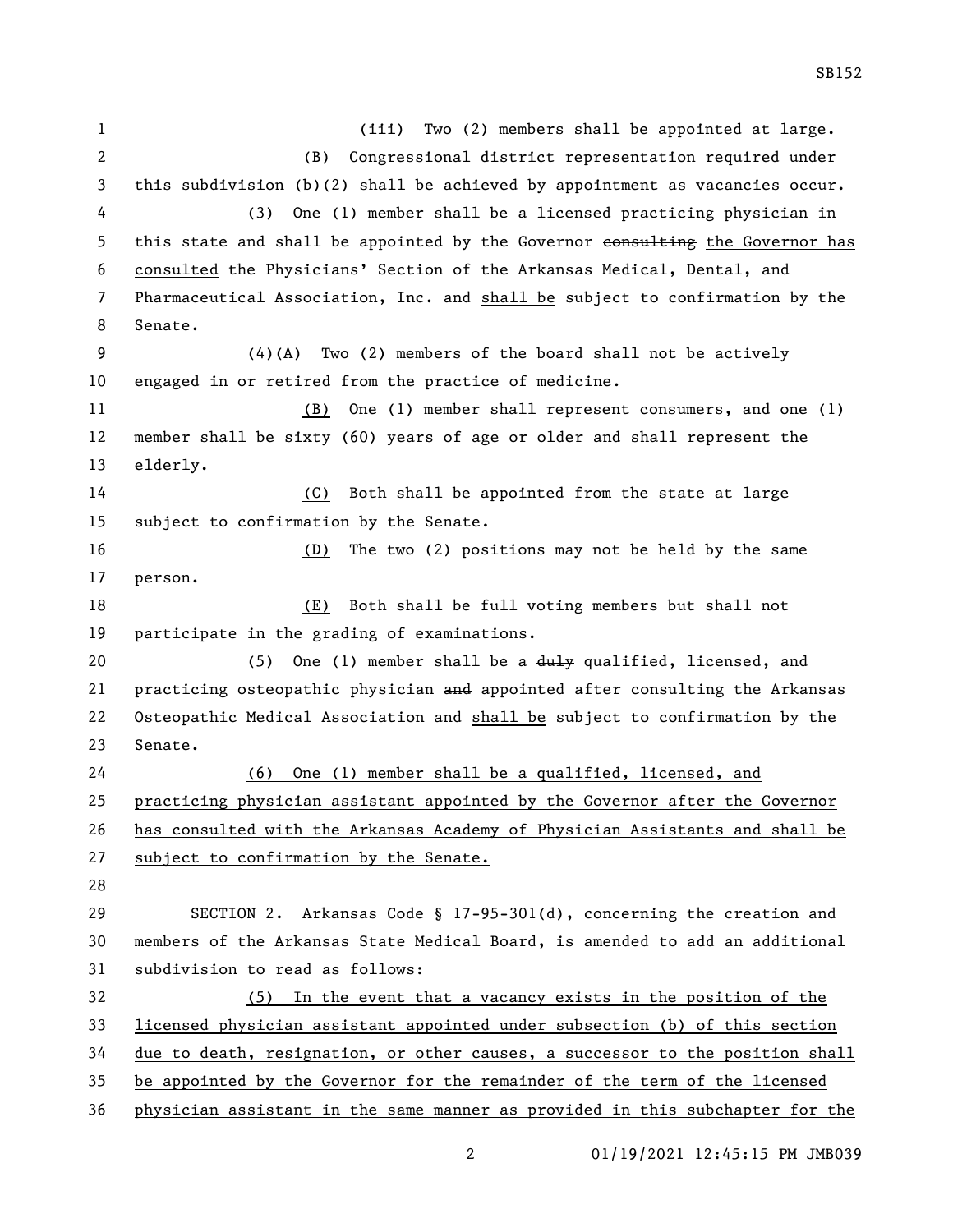## initial appointment.

 SECTION 3. Arkansas Code § 17-95-301(h)(1)(C)(i), concerning the creation and members of the Arkansas State Medical Board, is amended to read as follows: (C)(i) For any reason that would justify probation, suspension, or revocation of a physician's license to practice medicine under the Arkansas Medical Practices Act, § 17-95-201 et seq., § 17-95-301 et seq., 9 and § 17-95-401 et seq., or for any reason that would justify probation, suspension, or revocation of a physician assistant's license to practice under § 17-105-101 et seq., which shall be referred directly to the Division of Pharmacy Services and Drug Control of the Department of Health by the Governor for investigation as provided in § 17-80-106. SECTION 4. Arkansas Code § 17-95-301, concerning the creation and members of the Arkansas State Medical Board, is amended to add an additional subsection to read as follows: (i) A physician assistant appointed to the board shall: (1) Remain in active practice for the full term of the appointment; or (2) Resign if, with more than one (1) year remaining of the appointed term, the physician assistant is no longer actively practicing as a physician assistant. SECTION 5. Arkansas Code § 17-95-801(a)(2)(A), concerning the members of the Physician Assistant Committee, is amended to read as follows: (A) Three (3) members who shall be members of the board. (i) Two (2) members as described in this subdivision  $(a)(2)(A)$  shall be physicians. (ii) One (1) member as described in this subdivision (a)(2)(A) shall be a physician assistant; and SECTION 6. Arkansas Code § 17-95-802 is amended to read as follows: 17-95-802. Duties of Physician Assistant Committee.

 The Physician Assistant Committee shall review and make recommendations at the request of the Arkansas State Medical Board regarding all matters

01/19/2021 12:45:15 PM JMB039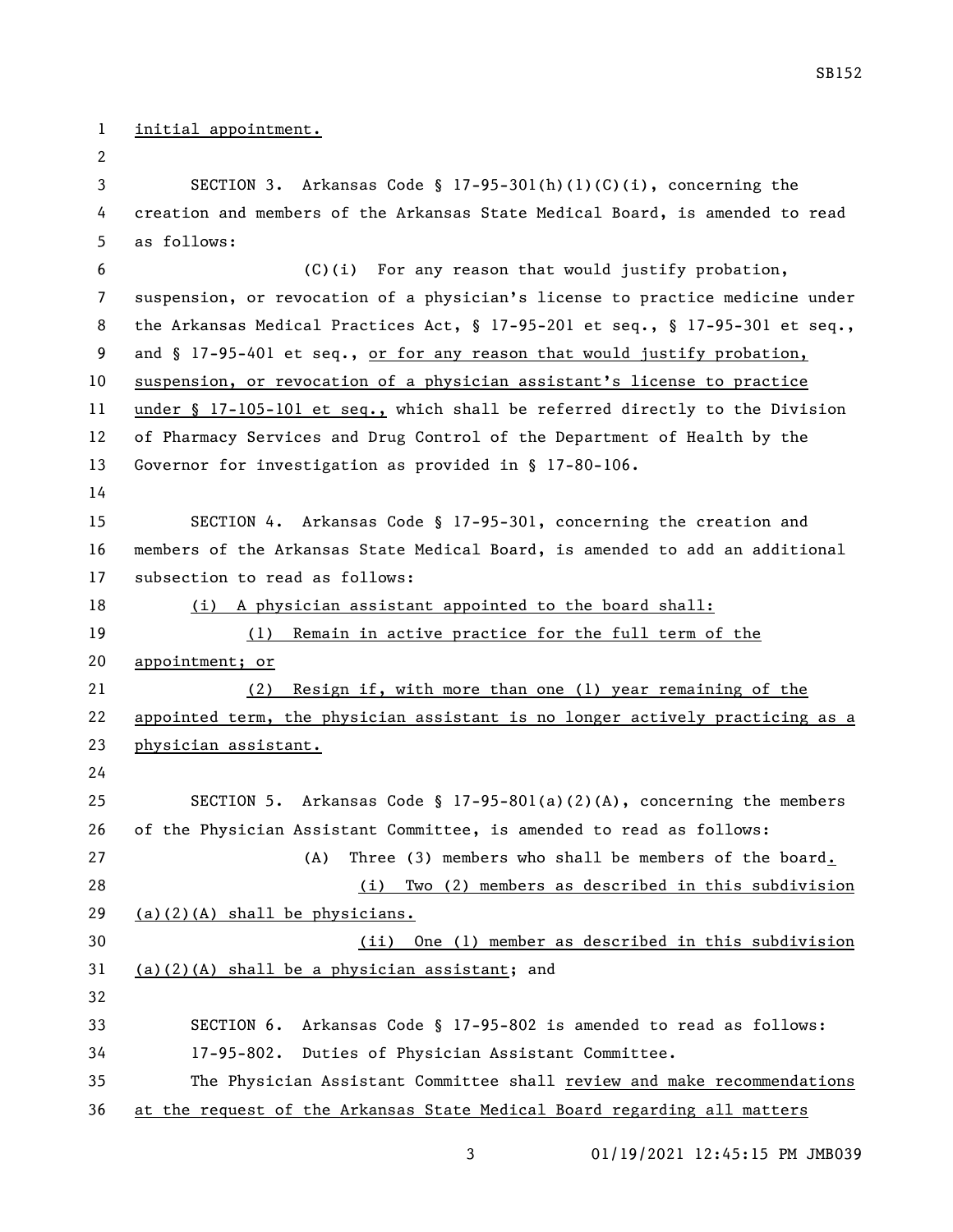| $\mathbf{1}$ | relating to physician assistants, including without limitation:               |
|--------------|-------------------------------------------------------------------------------|
| 2            | (1) Review all applications for physician assistants' licensure               |
| 3            | and for renewal of physician assistants' licensure;                           |
| 4            | (2) Review protocols between a physician assistant and a                      |
| 5            | supervising physician;                                                        |
| 6            | (3) Recommend to the Arkansas State Medical Board approval or                 |
| 7            | disapproval of applications submitted under subdivision (1) of this section   |
| 8            | and of protocols reviewed under subdivision (2) of this section; and          |
| 9            | (4) Recommend the approval, disapproval, or modification of the               |
| 10           | application for prescriptive privileges for a physician assistant.            |
| 11           | (1) Applications for licensure and renewal;                                   |
| 12           | Disciplinary proceedings; and<br>(2)                                          |
| 13           | Any other issues pertaining to the regulation and practice<br>(3)             |
| 14           | of physician assistants.                                                      |
| 15           |                                                                               |
| 16           | SECTION 7. Arkansas Code § 17-105-101(1), concerning the definition of        |
| 17           | "physician assistant", is amended to read as follows:                         |
| 18           | $(1)$ $(A)$ "Physician assistant" means a person healthcare                   |
| 19           | professional qualified by academic and clinical education and licensed by the |
| 20           | Arkansas State Medical Board to provide healthcare services and who has:      |
| 21           | $\frac{1}{2}$ Graduated from a physician assistant or                         |
| 22           | surgeon assistant program accredited by the American Medical Association's    |
| 23           | Committee on Allied Health Education and Accreditation or the Commission on   |
| 24           | Accreditation of Allied Health Education Programs for the education and       |
| 25           | training of physician assistants that has been approved by the Accreditation  |
| 26           | Review Commission on Education for the Physician Assistant or its successors; |
| 27           | and                                                                           |
| 28           | $(iii)(B)$ Passed the certifying examination                                  |
| 29           | administered by the National Commission on Certification of Physician         |
| 30           | Assistants.;                                                                  |
| 31           | The physician assistant is a dependent medical<br><del>(B)</del> (C)          |
| 32           | practitioner who:                                                             |
| 33           | Provides healthcare services under the<br>(i)                                 |
| 34           | supervision of a physician; and                                               |
| 35           | Works under a physician-drafted protocol<br>(ii)                              |
| 36           | approved by the Arkansas State Medical Board, which describes how the         |

01/19/2021 12:45:15 PM JMB039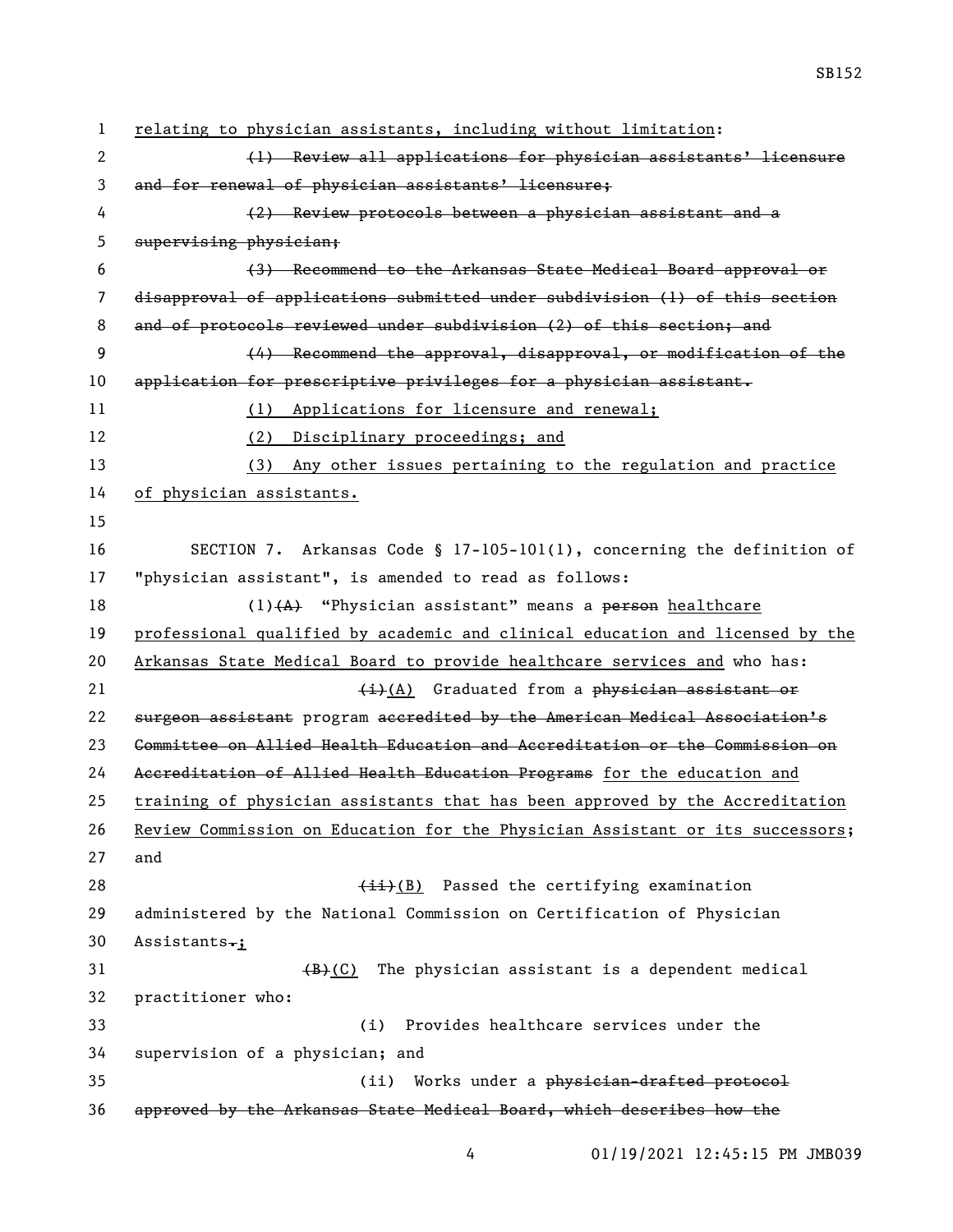physician assistant and the physician will work together and any practice 2 guidelines required by the supervising physician a delegation agreement with a physician; SECTION 8. Arkansas Code § 17-105-102(b)(3), concerning the qualifications for licensure as a physician assistant, is amended to read as follows: (3) Has successfully completed an educational program for 9 physician assistants or surgeon assistants accredited by the Accreditation Review Commission on Education for the Physician Assistant or by its successor agency and has passed the Physician Assistant National Certifying Examination administered by the National Commission on Certification of Physician Assistants; SECTION 9. Arkansas Code § 17-105-106(1), concerning the exemption from licensure as a physician assistant, is amended to read as follows: (1) A physician assistant student enrolled in a physician 18 assistant or surgeon assistant educational program accredited by the 19 <del>Commission on Accreditation of Allied Health Education Programs</del> Accreditation Review Commission on Education for the Physician Assistant or by its successor agency; SECTION 10. Arkansas Code §§ 17-105-107 and 17-105-108 are amended to read as follows: 25 17-105-107. Scope of authority - Delegatory authority - Agent of supervising physician. 27 (a)(1) Physician assistants provide healthcare services with physician 28 supervision A physician assistant may provide healthcare services a physician assistant is licensed or otherwise authorized to perform under an agreement 30 with a supervising physician. The supervising physician shall be identified 31 on all prescriptions and orders. 32 (2) Physician assistants A physician assistant may perform those duties and responsibilities, including prescribing, ordering, and 34 administering drugs and medical devices, that are delegated by their 35 supervising physicians a supervising physician under an agreement determined at the practice level.

01/19/2021 12:45:15 PM JMB039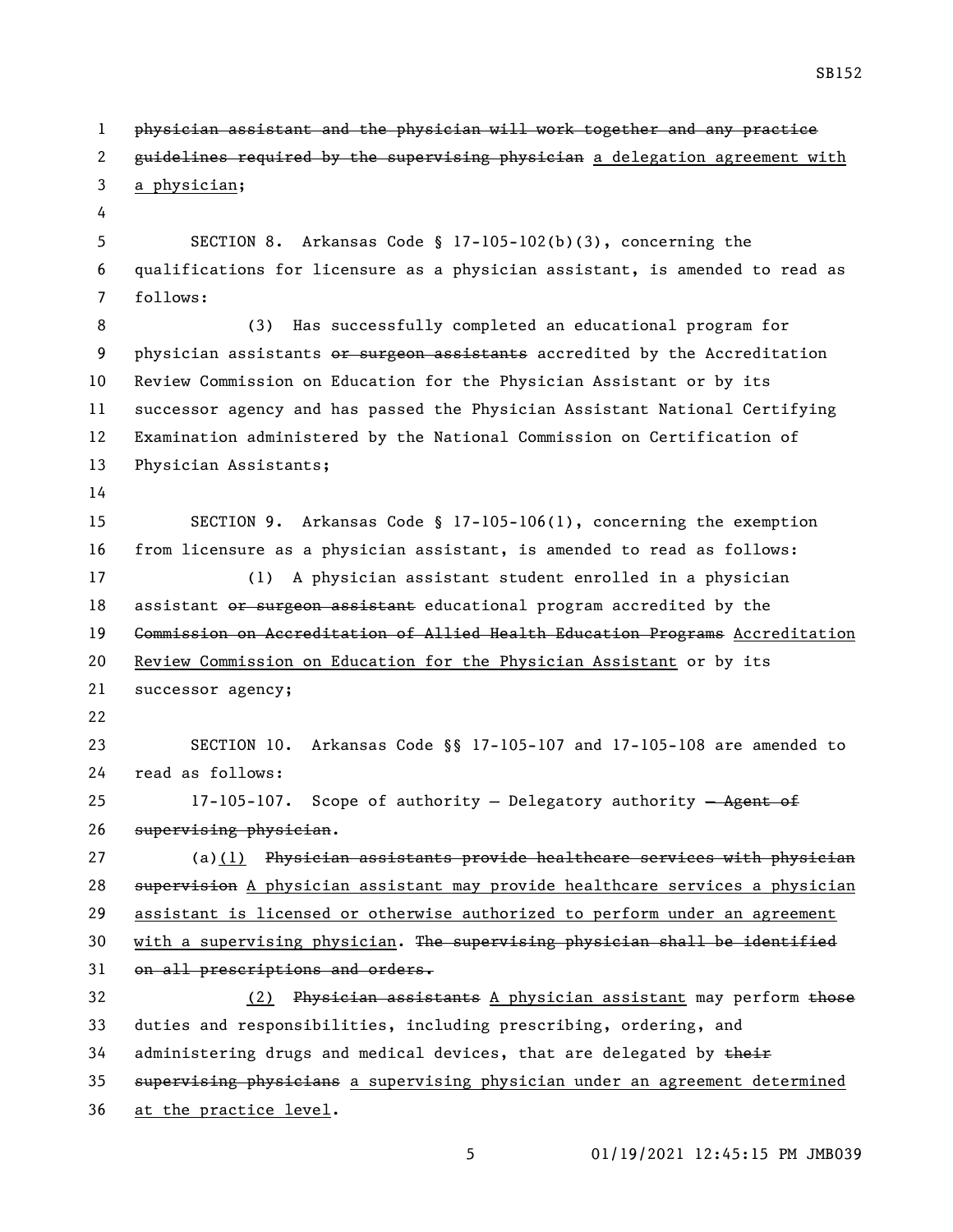(b) Physician assistants shall be considered the agents of their supervising physicians in the performance of all practice-related activities, including, but not limited to, the ordering of diagnostic, therapeutic, and other medical services A physician assistant may provide medical services delegated by a supervising physician when the service is within the skills of the physician assistant, forms a component of the supervising physician's scope of practice, and is conducted under the supervision of the supervising physician. (c) Physician assistants may perform healthcare services in any setting authorized by the supervising physician in accordance with any applicable facility policy. 12 (d) Nothing in this chapter shall be construed to authorize a 13 physician assistant to: (1) Examine the human eye or visual system for the purpose of prescribing glasses or contact lenses or the determination of the refractive 16 power for surgical procedures; (2) Adapt, fill, duplicate, modify, supply, or sell contact 18 lenses or prescription eye glasses; or (3) Prescribe, direct the use of, or use any optical device in connection with ocular exercises, vision training, or orthoptics. (d) A physician assistant may pronounce death and may authenticate with his or her signature a form that may be authenticated by a supervising physician's signature as authorized under § 17-80-120. 17-105-108. Prescriptive authority. (a)(1) Physicians supervising physician assistants may delegate prescriptive authority to physician assistants to include receiving, 28 prescribing, ordering, and administering Sehedule III-V Schedule II-V controlled substances as described in the Uniform Controlled Substances Act, § 5-64-101 et seq., and 21 C.F.R. Part 1300, all legend drugs, and all nonschedule prescription medications and medical devices. All prescriptions and orders issued by a physician assistant shall identify his or her supervising physician. (2) A physician assistant's prescriptive authority extends to drugs listed in Schedule II only if the prescription is for: (A) An opioid, if the prescription is only for a five-day

01/19/2021 12:45:15 PM JMB039

SB152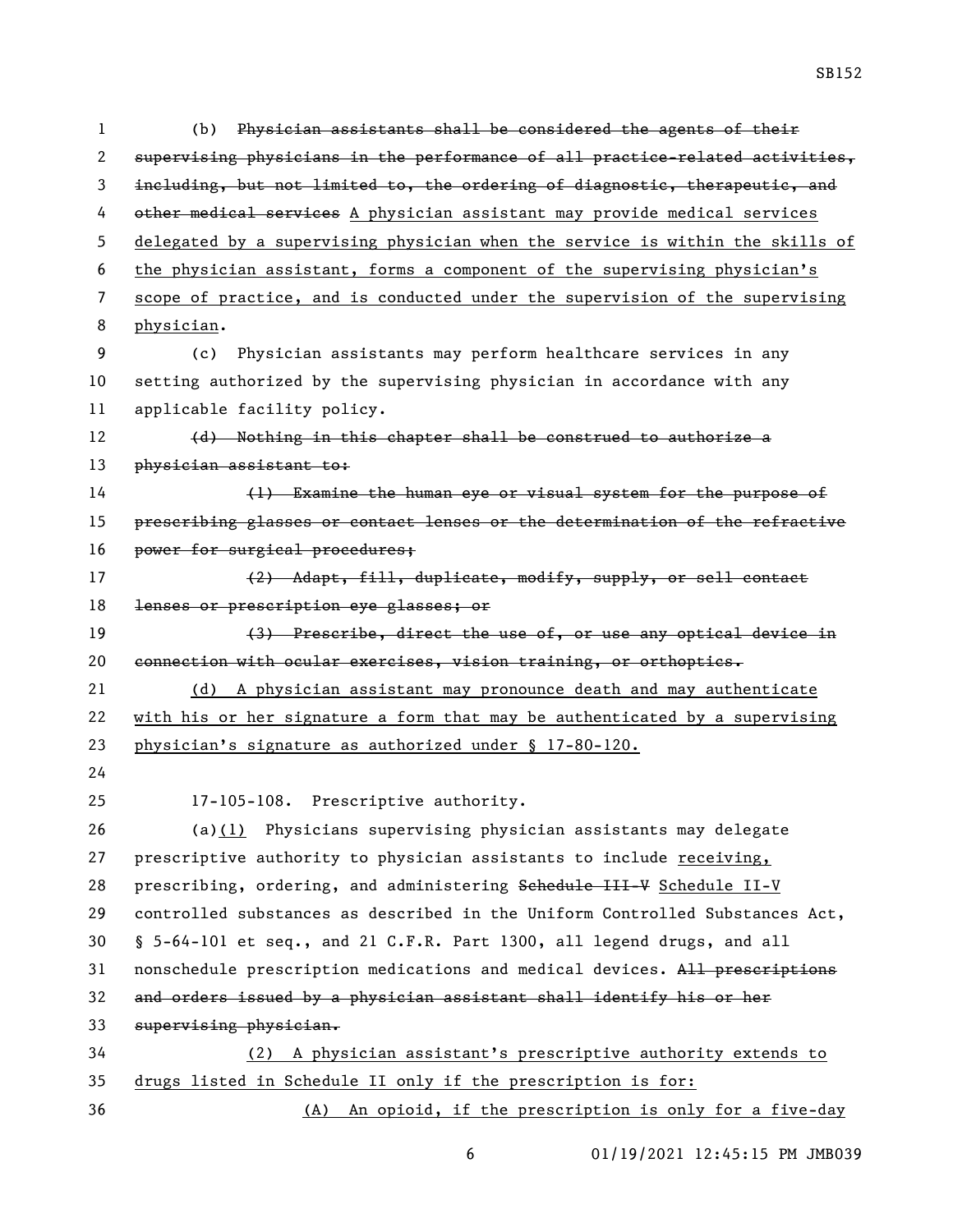| 1              | period or less; or                                                            |
|----------------|-------------------------------------------------------------------------------|
| 2              | A stimulant, if the prescription meets the following<br>(B)                   |
| 3              | criteria:                                                                     |
| 4              | The prescription was originally initiated by a<br>(i)                         |
| 5              | physician;                                                                    |
| 6              | The physician has evaluated the patient within<br>(ii)                        |
| $\overline{7}$ | six (6) months before the physician assistant issues a prescription; and      |
| 8              | The prescription by the physician assistant is<br>(iii)                       |
| 9              | to treat the same condition as the original prescription.                     |
| 10             | A physician assistant may prescribe hydrocodone combination<br>(b)            |
| 11             | products reclassified from Schedule III to Schedule II as of October 6, 2014, |
| 12             | if authorized by the physician assistant's supervising physician and in       |
| 13             | accordance with other requirements of this section.                           |
| 14             | At no time shall a physician assistant's level of prescriptive<br>(c)         |
| 15             | authority exceed that of the supervising physician.                           |
| 16             | (d)<br>Physician assistants who prescribe controlled substances shall         |
| 17             | register with the United States Drug Enforcement Administration as part of    |
| 18             | the United States Drug Enforcement Administration's Mid-Level Practitioner    |
| 19             | Registry, 21 C.F.R. Part 1300, 58 FR 31171-31175, and the Controlled          |
| 20             | Substances Act.                                                               |
| 21             | The Arkansas State Medical Board shall promptly adopt rules<br>(e)            |
| 22             | concerning physician assistants that are consistent with the board's rules    |
| 23             | governing the prescription of dangerous drugs and controlled substances by    |
| 24             | physicians.                                                                   |
| 25             |                                                                               |
| 26             | SECTION 11. Arkansas Code § 17-105-110 is amended to read as follows:         |
| 27             | Supervising physician.<br>$17 - 105 - 110.$                                   |
| 28             | A physician desiring to supervise a physician assistant must:                 |
| 29             | Be licensed in this state; and<br>(1)                                         |
| 30             | $(2)$ (A) Notify the Arkansas State Medical Board of his or her               |
| 31             | intent to supervise a physician assistant; and Enter into and maintain a      |
| 32             | written agreement with the physician assistant.                               |
| 33             | The agreement shall state that the physician shall:<br>(B)                    |
| 34             | (i) Exercise supervision over the physician                                   |
| 35             | assistant in accordance with this section and rules adopted by the Arkansas   |
| 36             | State Medical Board; and                                                      |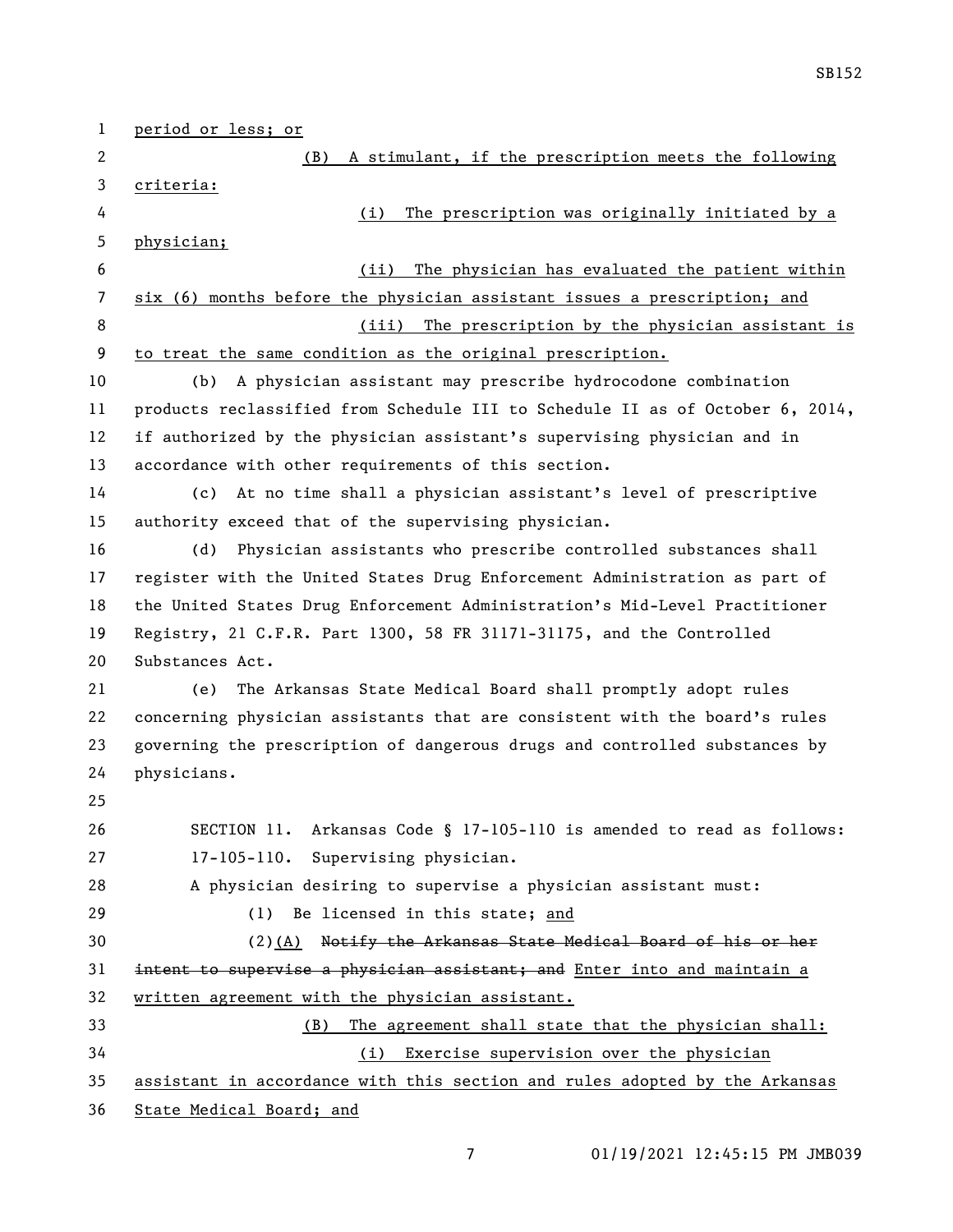| 1            | (ii) Retain professional and legal responsibility                             |
|--------------|-------------------------------------------------------------------------------|
| $\mathbf{2}$ | for the care provided by the physician assistant.                             |
| 3            | The agreement shall be signed by the physician and the<br>(C)                 |
| 4            | physician assistant and updated annually.                                     |
| 5            | (3) Submit a statement to the board that he or she will exercise              |
| 6            | supervision over the physician assistant in accordance with any rules adopted |
| 7            | by the board.                                                                 |
| 8            |                                                                               |
| 9            | SECTION 12. Arkansas Code § 17-105-111 is repealed.                           |
| 10           | 17-105-111. Notification of intent to practice.                               |
| 11           | (a) Before initiating practice, a physician assistant licensed in this        |
| 12           | state must submit on forms approved by the Arkansas State Medical Board       |
| 13           | notification of such an intent. The notification shall include:               |
| 14           | (1) The name, business address, email address, and telephone                  |
| 15           | number of the supervising physician; and                                      |
| 16           | (2) The name, business address, and telephone number of the                   |
| 17           | physician assistant.                                                          |
| 18           | (b) A physician assistant shall notify the board of any changes or            |
|              |                                                                               |
| 19           | additions in supervising physicians within ten (10) calendar days.            |
| 20           |                                                                               |
| 21           | SECTION 13. Arkansas Code § 17-105-113 is amended to read as follows:         |
| 22           | 17-105-113. Violation.                                                        |
| 23           | Following the exercise of due process, the Arkansas State Medical Board       |
| 24           | may discipline any physician assistant who:                                   |
| 25           | Fraudulently or deceptively obtains or attempts to obtain a<br>(1)            |
| 26           | license;                                                                      |
| 27           | Fraudulently or deceptively uses a license;<br>(2)                            |
| 28           | Violates any provision of this chapter or any rules adopted<br>(3)            |
| 29           | by the board pertaining to this chapter or any other laws or rules governing  |
| 30           | licensed healthcare professionals;                                            |
| 31           | Is convicted of a felony listed under § 17-3-102;<br>(4)                      |
| 32           | (5)<br>Is a habitual user of intoxicants or drugs to such an extent           |
| 33           | that he or she is unable to safely perform as a physician assistant;          |
| 34           | (6) Has been adjudicated as mentally incompetent or has a mental              |
| 35           | condition that renders him or her unable to safely perform as a physician     |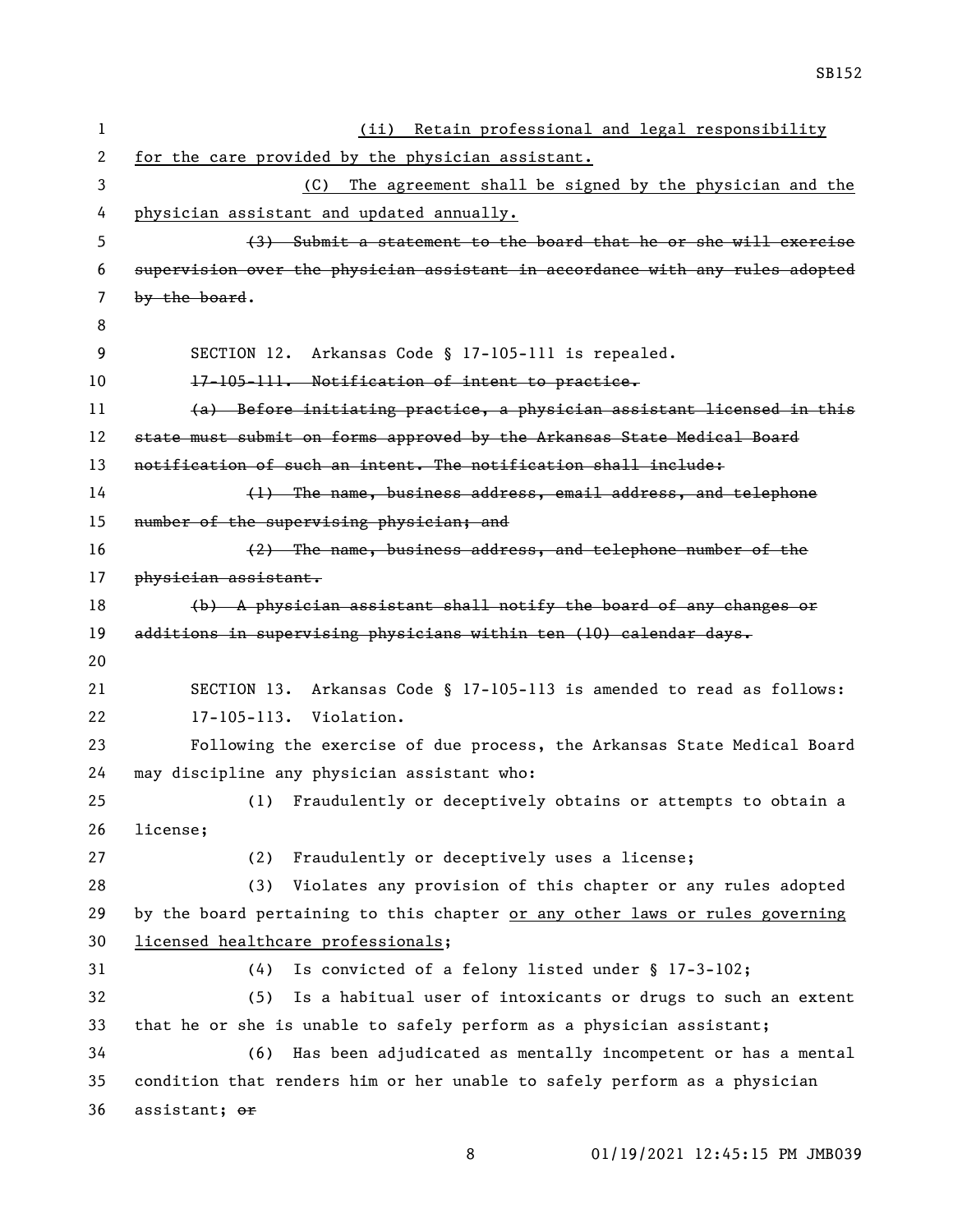| 1  | Represents himself or herself as a physician;<br>(7)                         |
|----|------------------------------------------------------------------------------|
| 2  | (8)<br>Is negligent in practice as a physician assistant;                    |
| 3  | (9)<br>Demonstrates professional incompetence;                               |
| 4  | Violates patient confidentiality except as required by law;<br>(10)          |
| 5  | (11)<br>Engages in conduct likely to deceive, defraud, or harm the           |
| 6  | public;                                                                      |
| 7  | Engages in unprofessional or immoral conduct;<br>(12)                        |
| 8  | Prescribes, sells, administers, distributes, orders, or<br>(13)              |
| 9  | gives away a drug classified as a controlled substance for other than        |
| 10 | medically accepted therapeutic purposes;                                     |
| 11 | Has been disciplined by this state or another state or<br>(14)               |
| 12 | jurisdiction for acts or conduct similar to acts or conduct that would       |
| 13 | constitute grounds for disciplinary action as defined in this section; or    |
| 14 | (15) Fails to cooperate with an investigation conducted by the               |
| 15 | board.                                                                       |
| 16 |                                                                              |
| 17 | SECTION 14. Arkansas Code § 17-105-115(a)(3), concerning title and           |
| 18 | practice protection of physician assistants, is amended to read as follows:  |
| 19 | (3) Acts as a physician assistant without being licensed by the              |
| 20 | Arkansas State Medical Board.                                                |
| 21 |                                                                              |
| 22 | SECTION 15. Arkansas Code § 17-105-116 is amended to read as follows:        |
| 23 | 17-105-116. Identification requirements.                                     |
| 24 | Physician assistants licensed under this chapter shall keep their            |
| 25 | license available for inspection at their primary place of business practice |
| 26 | and when engaged in their professional activities shall wear a name tag      |
| 27 | identifying themselves as a physician assistant.                             |
| 28 |                                                                              |
| 29 | SECTION 16. Arkansas Code § 17-105-122(a), concerning physician              |
| 30 | assistant patient care orders, is amended to read as follows:                |
| 31 | Patient care orders generated by a physician assistant shall be<br>(a)       |
| 32 | construed as having the same medical, health, and legal force and effect as  |
| 33 | if the orders were generated by their the physician assistant's supervising  |
| 34 | physician, provided that the supervising physician's name is identified in   |
| 35 | the patient care order.                                                      |
| 36 |                                                                              |
|    |                                                                              |